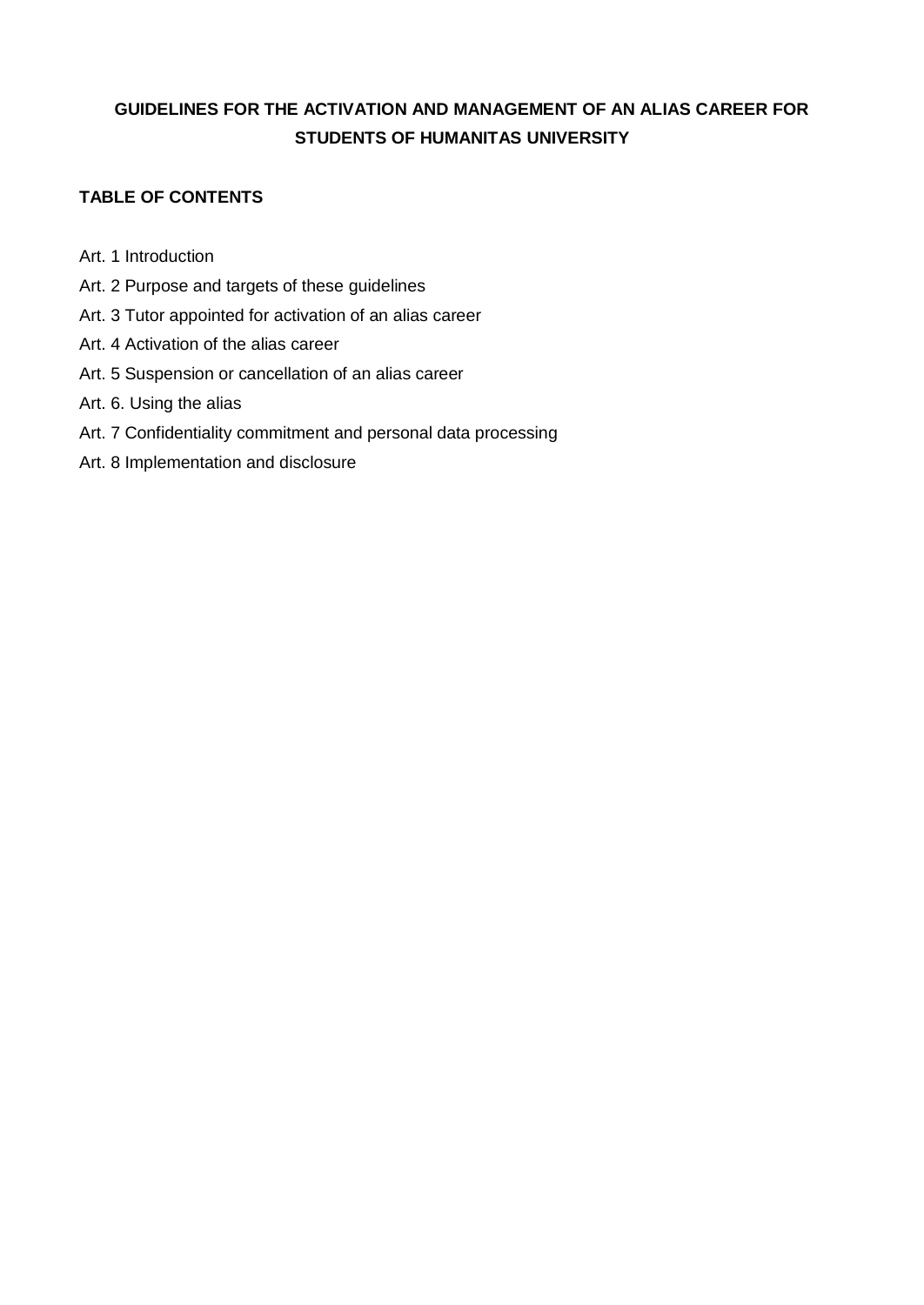

## **Art. 1 Introduction**

- Pursuant to the recommendations of the working group on alias careers set up at the National Conference of Equality Bodies of Italian Universities, also approved by the Committee on Gender issues of the CRUI [Conference of Italian University Rectors] and sent on March 11<sup>th</sup>, 2021, to the Equality Bodies of Italian Universities and on April 26<sup>th</sup>, 2021, to the Rectors of Italian Universities,
- Considering that the University intends to favor attainment of the full and free expression of individuals' personality also in respect of gender orientation, as an essential constituent of an individual's right to self-determination,

these guidelines were adopted by the Executive Committee of 11<sup>th</sup> March 2022, in order to allow the activation and management of alias careers within the specified timeframe.

#### **Art. 2**

### **Purpose and targets of these guidelines**

These guidelines aim at allowing any student to use a name other than their birth name in the course of their university studies. The University intends to guarantee for its students a full implementation of the principle of gender self-determination, which is considered an inalienable right and a fundamental condition for a balanced emotional and psychophysical development.

To this end, these guidelines govern the administrative procedure necessary for beginning and/or continuing academic careers under an alias.

These guidelines are applicable to all undergraduates, PhD students, and residents.

### **Art. 3**

### **Tutor appointed for activation of an alias career**

If a student applies to activate an alias career, the following procedure should be followed:

- A member of the teaching staff should be appointed as a tutor in the figure of the University Representative for Gender Inclusion and Equality;
- A member of the technical-administrative staff should be appointed as a tutor in the figure of the person responsible for the quality of the academic program.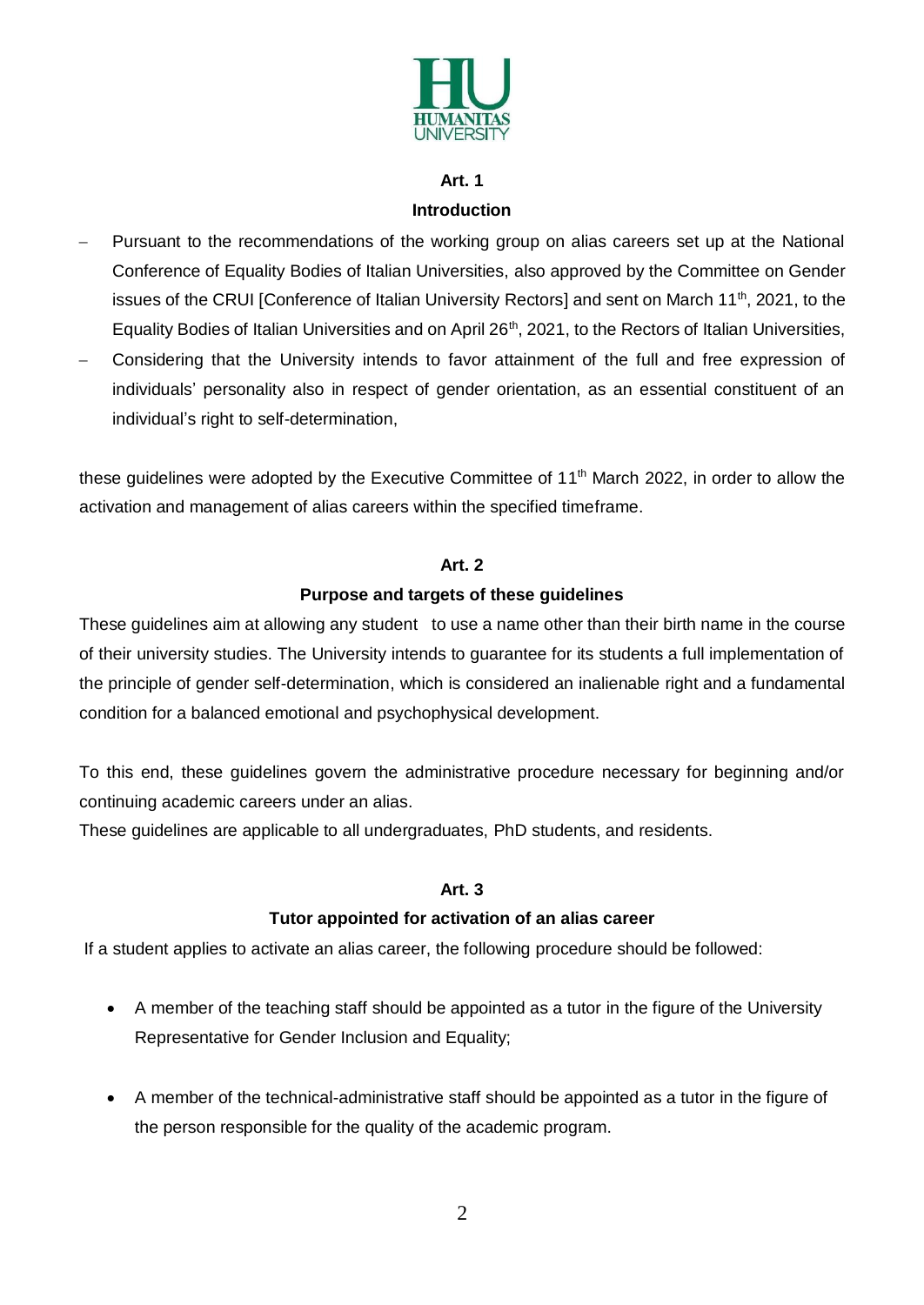

#### **Art. 4**

#### **Activation of the alias career**

Students wishing to activate an alias career should submit an application to [alias@hunimed.eu](mailto:alias@hunimed.eu)

This application will be read by the tutors in order to activatethe alias career. The tutors will also guide the student through the process.

This procedure consists of the following steps:

- an interview both with the tutor and the member of the technical-administrative staff appointed to manage the alias career;
- signature of a confidentiality and career activation agreement as set out in Annex 1, which is an integral part of these guidelines.
- issuing of a new magnetic card with a new photo provided by the student (if a change of photo is requested) and creation of an email address with the alias
- acceptance on computer systems of the alias name in order to carry out operations related to the student's academic life (e.g., exam registration, attendance requirements, etc.)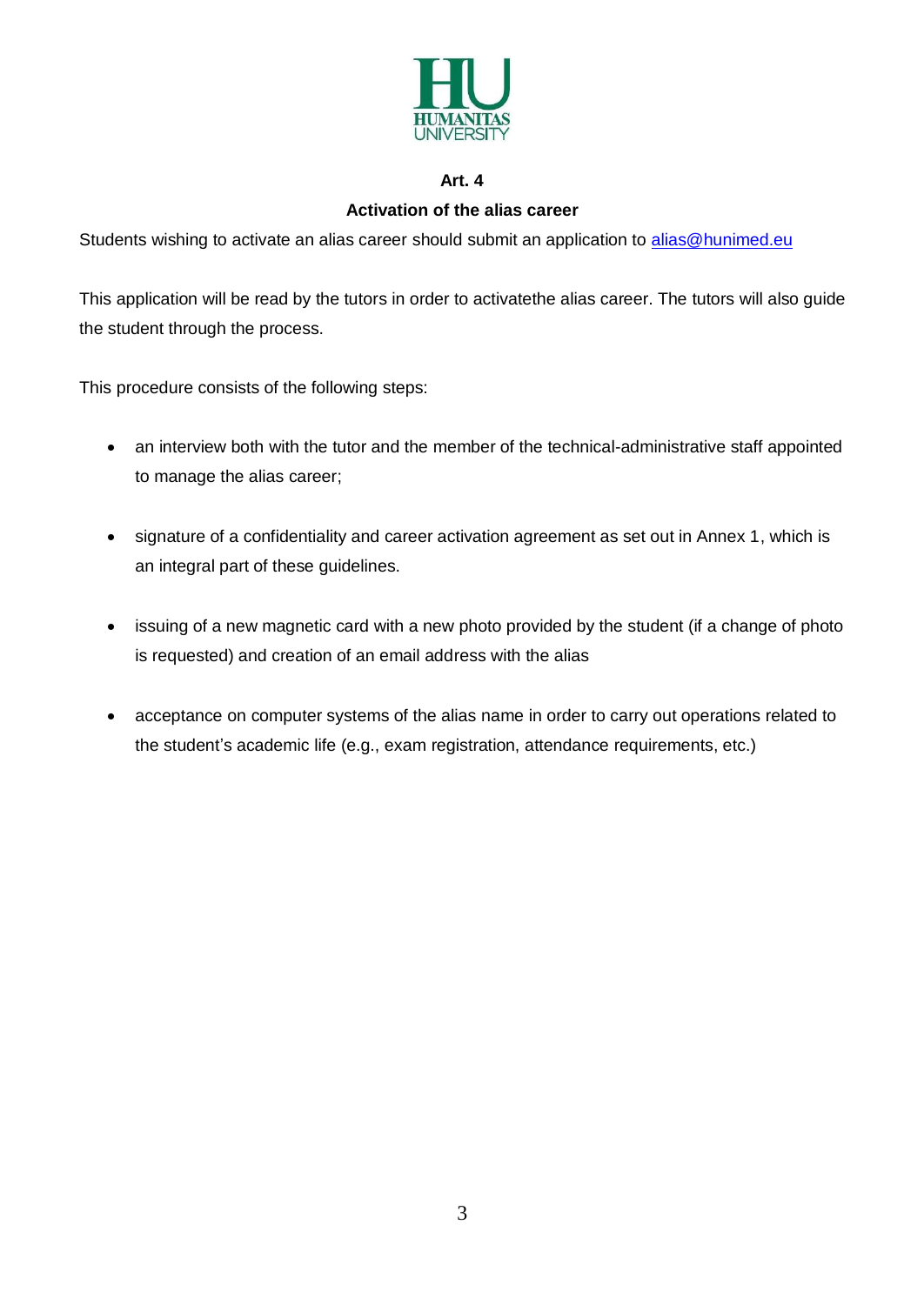

#### **Art. 5**

## **Suspension or cancellation of an alias career**

An alias career may be suspended or cancelled at the request of the applicant by sending an e-mail to [alias@hunimed.eu](mailto:alias@hunimed.eu)

After receiving the email requesting suspension, the tutor appointed for the alias career will arrange a brief interview with the applicant. Having obtained further confirmation during the interview, the alias career will then be suspended.

In addition, if the judicial authorities authorize the rectification of sex attribution, the applicant must notify [alias@hunimed.eu.](mailto:alias@hunimed.eu) In this case, the identity specified in the rectification shall become the only identity used by the University for any purpose.

#### **Art. 6**

#### **Using the alias**

The alias can be used both inside and outside the university for initiatives and activities related to studies and university life in general.

It is forbidden to use the alias for:

- official certifications of the University attesting the student's qualification and/or studies; periodic submissions of student data to the national student registry;
- any attestation made by students concerning their status as a student, their academic career, and the academic qualifications obtained in any subject outside the University.

If, during the course of the university career, the competent judicial authorities legally authorize and issue the rectification of sex attribution though a final sentence, the official certifications of the University attesting to the qualification received and/or the studies carried out by the student shall be issued in line with the demographic data specified in the rectification.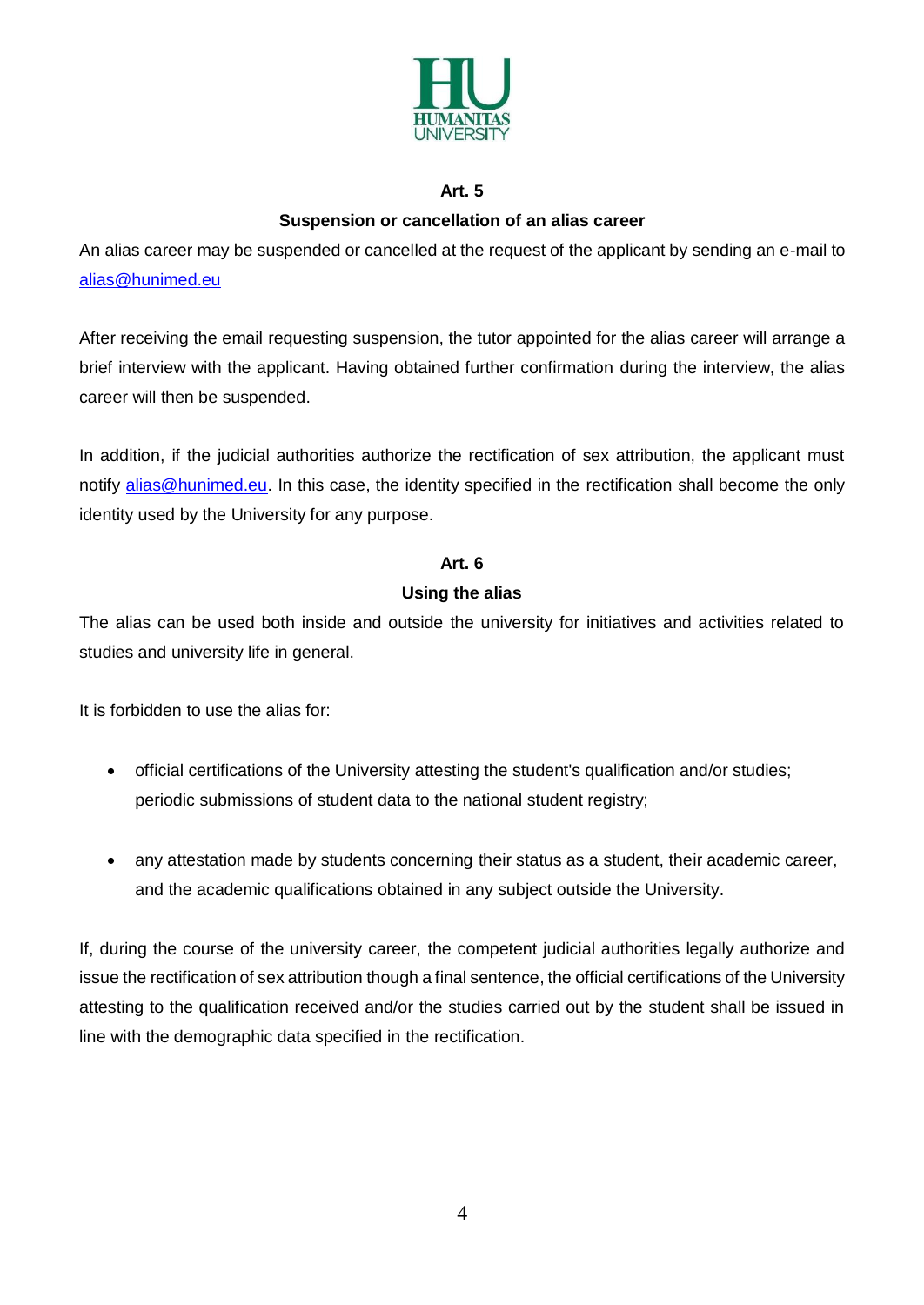

### **Art. 7**

## **Confidentiality commitment and personal data processing**

The technical-administrative staff involved in managing the activation process of the alias career are bound to confidentiality.

Humanitas University shall process the data indicated in the confidentiality agreement exclusively for the purposes connected with the procedures specified therein, in accordance with EU Regulation 2016/679 (GDPR or General Regulation on the Protection of Personal Data) and in accordance with the Italian laws referred to in Legislative Decree no. 196/2003 as amended by Legislative Decree no. 101/2018.

### **Art.8**

Implementation/enactment and disclosure

These guidelines come into force on 11/03/2022 and can be consulted on the University's website – www.hunimed.eu/it/organizzazione-e-governance/documenti-ufficiali-di-ateneo/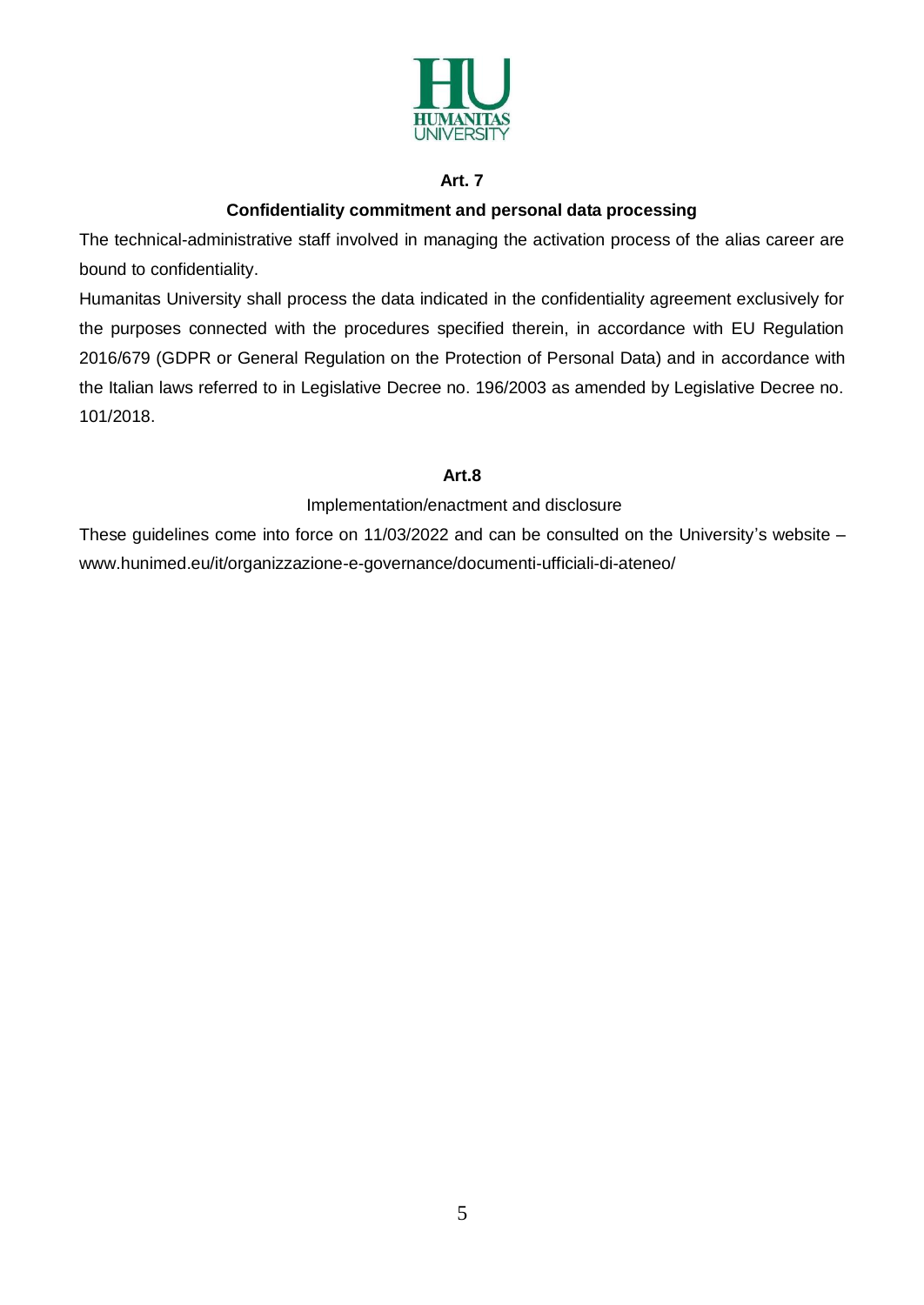

**Annex 1**

## **CONFIDENTIALITY AGREEMENT AND ACTIVATION OF THE ALIAS CAREER**

Pursuant to Rectoral Decree n° establishing the "Guidelines for the activation and management of alias careers", in order to protect the psycho-physical wellbeing of the applicant and to ensure an inclusive study and work environment; Given the application submitted by  $\Box$  and  $\Box$  and  $\Box$  born in \_\_\_\_\_\_\_\_\_\_\_\_\_\_\_\_\_\_\_\_\_\_\_\_\_\_\_\_\_\_\_\_\_\_\_\_\_\_\_\_\_\_\_\_\_\_\_\_\_\_\_\_\_\_\_\_\_\_\_\_\_\_\_\_\_\_\_\_\_\_\_\_\_\_\_\_\_\_\_\_ \_\_\_\_\_\_\_\_\_\_\_\_\_\_\_\_\_\_\_\_\_\_\_\_\_\_\_\_\_\_\_\_\_\_\_ on \_\_\_\_\_\_\_\_\_\_\_\_\_\_\_\_\_\_\_\_\_\_\_\_\_\_\_\_\_\_\_\_\_\_\_, for the activation of an alias career, through attribution of a provisional identity having validity only within the University, in order to enable him/her to exercise his/her own gender self-determination; this confidentiality agreement is hereby signed BETWEEN Humanitas University, represented by its Rector Magnificus, Prof. \_\_\_\_\_\_\_\_\_\_\_\_\_\_\_\_\_\_\_\_\_, born in \_\_\_\_\_\_\_\_\_\_\_\_\_\_\_\_\_\_\_\_\_\_\_\_\_\_\_\_\_\_\_\_\_\_\_\_\_\_\_\_\_\_\_\_\_\_\_\_\_\_\_\_\_\_\_\_\_\_ on \_\_\_\_\_\_\_\_\_\_\_\_\_\_\_\_\_ and domiciled for the office in \_\_\_\_\_\_\_\_\_\_\_\_\_\_\_\_\_\_\_\_\_\_\_\_\_\_\_\_\_\_\_\_\_\_\_\_\_\_\_\_\_\_\_\_\_\_\_\_\_\_\_\_\_\_\_\_\_\_\_\_\_\_\_\_\_\_\_\_\_\_\_\_\_\_\_\_\_\_\_\_  $\overline{\phantom{0}}$ AND \_\_\_\_\_\_\_\_\_\_\_\_\_\_\_\_\_\_\_\_\_\_\_\_\_\_\_\_\_\_\_ born in \_\_\_\_\_\_\_\_\_\_\_\_\_\_\_\_\_\_ , on \_\_\_\_\_\_\_\_\_\_\_\_\_\_\_\_\_\_, domiciled in \_\_\_\_\_\_\_\_\_\_\_\_\_\_\_\_\_\_\_\_\_\_\_\_\_\_\_\_\_\_\_\_\_\_\_\_\_\_\_\_\_\_\_\_\_\_\_\_\_\_\_\_\_\_\_\_\_\_\_\_\_\_\_\_\_\_\_\_\_\_\_\_\_\_\_\_\_\_\_ University Student number \_\_\_\_\_\_\_\_\_\_\_\_\_\_\_\_\_\_\_\_\_\_\_\_\_\_\_\_\_\_\_\_\_\_\_\_\_\_\_\_\_\_\_\_\_\_\_\_\_\_\_\_\_\_\_\_\_\_\_\_\_\_\_\_\_\_\_\_\_\_\_\_\_\_\_\_\_\_\_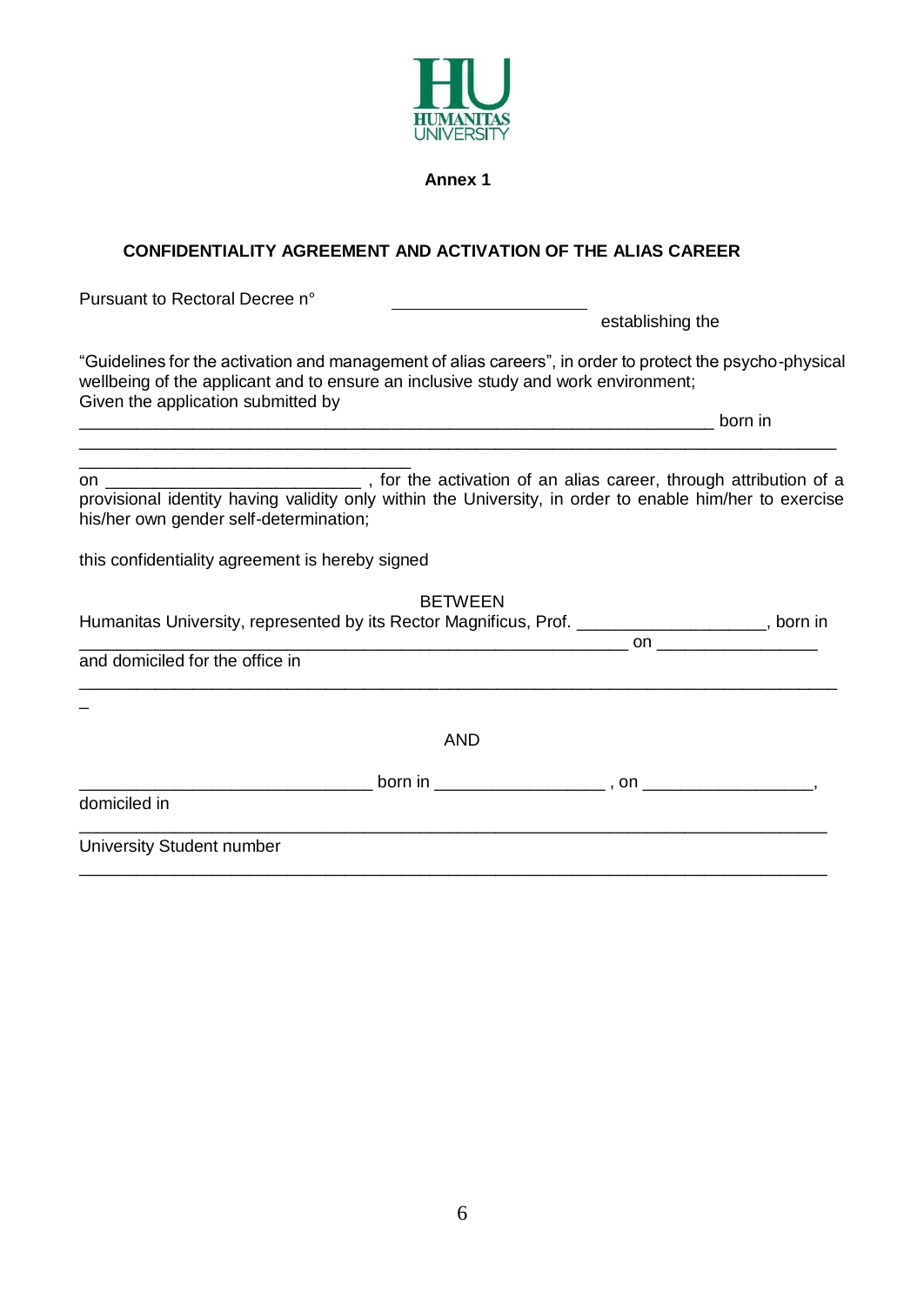

This agreement establishes that:

- the University undertakes to activate for the applicant an alias career by assigning a provisional, transitional and non-consolidated identity, and to issue the applicant with new ID documents (university card) and e-mail accounts indicating the name chosen by the applicant and the university student number assigned;

- the alias career shall be inseparably associated with the career containing the personal data of the applicant and shall remain active for the duration requested by the applicant,

- ID documents relating to the alias career may be used and exhibited exclusively within Humanitas University;

- the applicant is aware that any declaration in lieu of certification or an affidavit relating to personal status, facts and qualities connected with the university career, signed under Presidential Decree 445/2000 and used outside Humanitas University, can only be related to his/her personal identity. Therefore, declarations or certificates for external use must also refer exclusively to the legally recognized identity;

- the applicant will be assisted by the appointed tutor and the technical-administrative staff in managing his/her alias career

- the applicant undertakes to communicate to the University any changes which may affect the contents and validity of this Agreement. In particular, by way of example but not limited to, he/she undertakes to promptly notify the University of any change in the gender attribution of the applicant;

- the applicant is aware of the fact that if he/she receives a qualification without his/her gender attribution or identity being changed by a legal rectification, the academic activities shall refer to his/her actual personal data and, consequently, the qualifications and related certifications issued by Humanitas University will include the personal data indicated in the ID document issued by the Italian State;

> **Humanitas University** Via Rita Levi Montalcini, 4 20072 Pieve Emanuele (MI) Italy Tel +39 0282241 - Fax +39 0282242394 info@hunimed.eu hunimed.eu Tax ID 97692990159